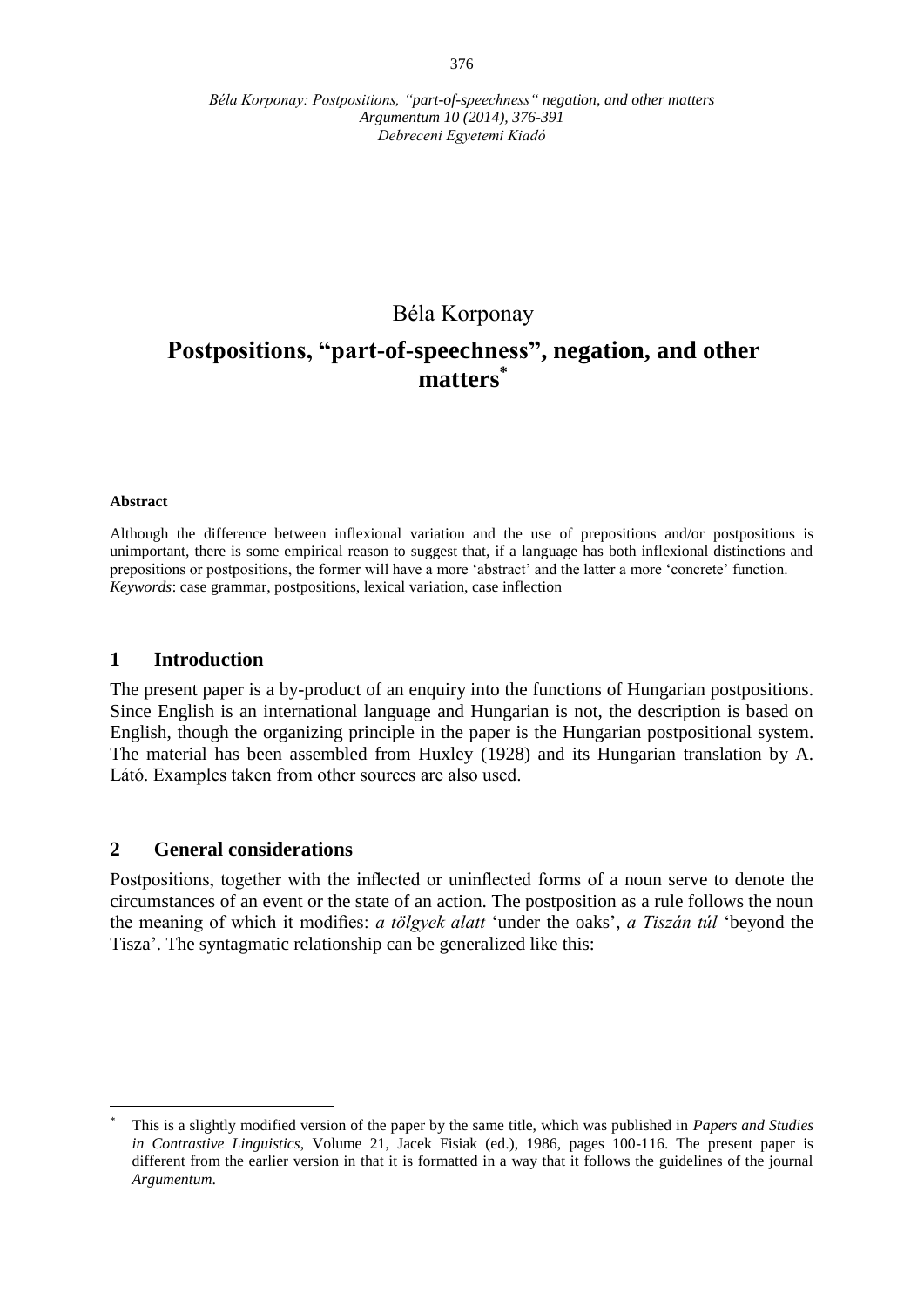

With nouns having a case inflexion the postposition may precede: *kívül a kerten* 'outside the garden'.

In Hungarian as well as in other languages postpositions have similar functions as case inflexions. They differ from case inflexions in their morphological characteristics: their connection with the modified noun is looser, they do not take part in vowel harmony (this applies only to languages in which there is vowel harmony), and are not shortened in their phonetic structure to an extent case inflexions are.

The Hungarian language had postpositions as early as the ancient Hungarian period. Many of these postpositions, however, had developed into case inflexions by the time of the appearance of the first Hungarian linguistic records. In the *Tihanyi Alapítólevél* (approx. deed of the foundation of Tihany) dating from 1055, for example, the sublative case-inflexion variants -*ra*~-*re* are still to be found in the form of a postposition *reá* 'onto the surface of something'.

On the other hand, postpositions as a rule develop from inflexional forms of nouns. According to Gheno (1975: 48) the majority of the Finno-Ugrian postpositions consist of "petrified" inflexional forms of nouns. The process can be described the following way: the lexical meaning of the noun fades away, becomes functional; notional and adverbial meanings get fused; the syntactic link between modifier and the word modified gets looser and looser, and — at the final stage — the adverbial turns into a postposition (Sebestyén 1965: 92).

In Greenberg's analysis (1963: 76-9) certain languages tend to put modifying elements before those modified. Turkish, for example, "puts adjectives before the nouns they modify, places the object of the verb before the verb, the dependent genitive before the governing noun, adverbs before adjectives which they modify". Such languages have postpositions for concepts expressed by prepositions in English. "A language of the opposite type is Thai, in which adjectives follow the noun, the object follows the verb, the genitive follows the governing noun, and there are prepositions".

Most languages, however, are not as well marked in this respect. Hungarian resembles the first type. In Hungarian a) the adjective precedes the noun (*szép ház* 'a nice house'; b) the genitive precedes the governing noun (*Péter háza* 'Peter's house'); and Hungarian c) has both case inflexions and postpositions. At the same time in Hungarian the object as a rule follows the verb.

The most ancient layer of Hungarian postpositions, and the bulk of those of later origin, developed from the possessive construction: *a ház előtt* 'in front of the house', the second member of which, *előtt*, is compounded of the noun *elő* approx. 'foreground' and the locative suffix *-t*. Configurations like *előtt* 'in front of' had gradually lost their independence, their lexical meaning faded away and became more general. The syntactic relationship between the two nouns became obscure, and as a consequence the second noun assumed a relational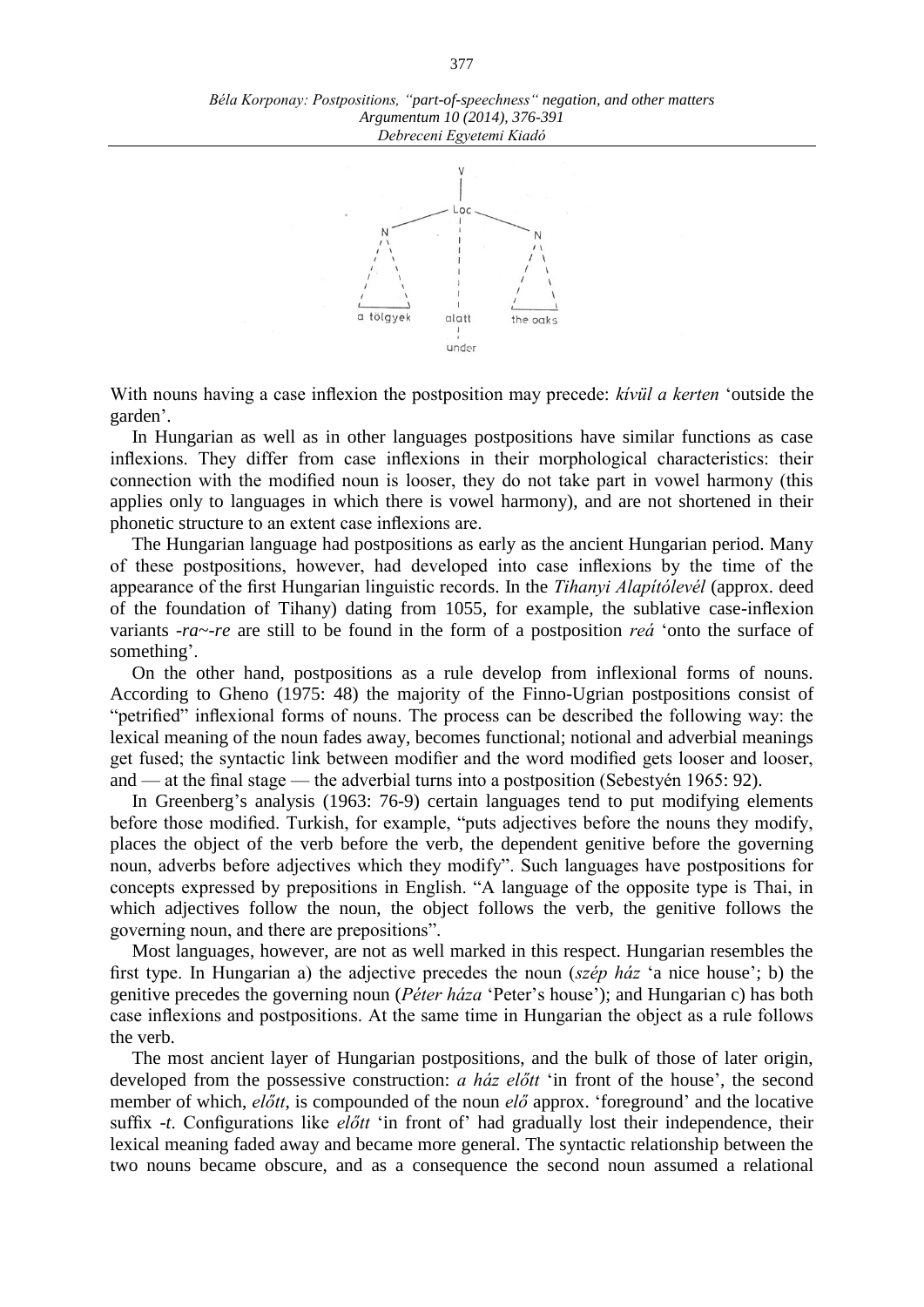function. The process was accelerated by the circumstance that in Proto-Finno-Ugrian the adjective preceded the noun; the genitive preceded the governing noun and the genitive was uninflected.

There are, however, other ways for the formation of postpositions. Some of the postpositions denoting spatial relationship are attached to the inflected forms of nouns: *az ablakon belül* 'inside the window', *az ajtón kívül* 'outside the door', *az utcán át* 'across the street'. Postpositions belonging to this group are more independent; they may precede the noun (*túl a Dunán* 'beyond the Danube'), what is more, they can be used as independent adverbials: *belül* 'inside', *kívül* 'outside', *innen* 'from here' (Bárczi et al. 1967: 396).

## **3 "Part-of-speechness"**

Adverbs, prepositions, conjunctions, and interjections as a rule are treated as four distinct parts of speech. In Jespersen's opinion (1924: 87) in this way "the dissimilarities between these words are grossly exaggerated, and their evident similarities correspondingly obscured". Many words are subject to a distinction which is designated by different names and therefore not perceived as essentially the same phenomenon. "Thus we have the complete verb in *he sings*, *he plays*, *he begins*; and the same verb followed by a complement in *he sings a song*, *he plays the piano*, *he begins work*". In this case the complement is termed object. In other verbs the distinction is really the same: *he can* is complete; in *he can sing* the verb *can* is completed by the addition of an infinitive. "A further case in point is seen in *he grows*, where the verb is complete, and *he grows bigger*, where it is complemented by a "predicative"… Yet in spite of these differences in verbs no one thinks of assigning them to different parts of speech".

In Jespersen's analysis (1924: 88) words such as *on* and *in* present an exact parallel to the instances mentioned above:

- (1) a. put the cap on; b. put your cap on your head;
- (2) a. he was in; b. he was in the house.

*On* and *in* in the a. sentences are termed adverbs, and in b. prepositions. Jespersen concludes: "Would it not be more natural to include them in one class and to say that *on* and *in* are sometimes complete in themselves and sometimes followed by a complement (or object)?" (1924: 88).

Sebestyén (1965: 13) also admits that there is similarity in the functions of adverbs and postpositions: both adverbs and postpositions express modal and relational notions. At the same time it is not difficult to see that in the configuration *este, vacsora után érkezik* 'he is coming in the evening, after dinner' the time adverbial *este* 'in the evening' is equivalent to the whole postpositional construction *vacsora után* 'after dinner' and not to the postposition *után* 'after'. Accordingly, the adverb is an independently functioning unit whereas the postposition is a bound form, a relational particle. Though — Sebestyén admits — some adverbs and adverbial participles can be used independently and together with notional words. In similar instances it is difficult to mark off an adverbial from a postposition.

The postposition *kivéve* 'except' may serve as an example. According to the data given by Sebestyén (1965: 20) *kivéve* is included in the class of postpositions only in the grammar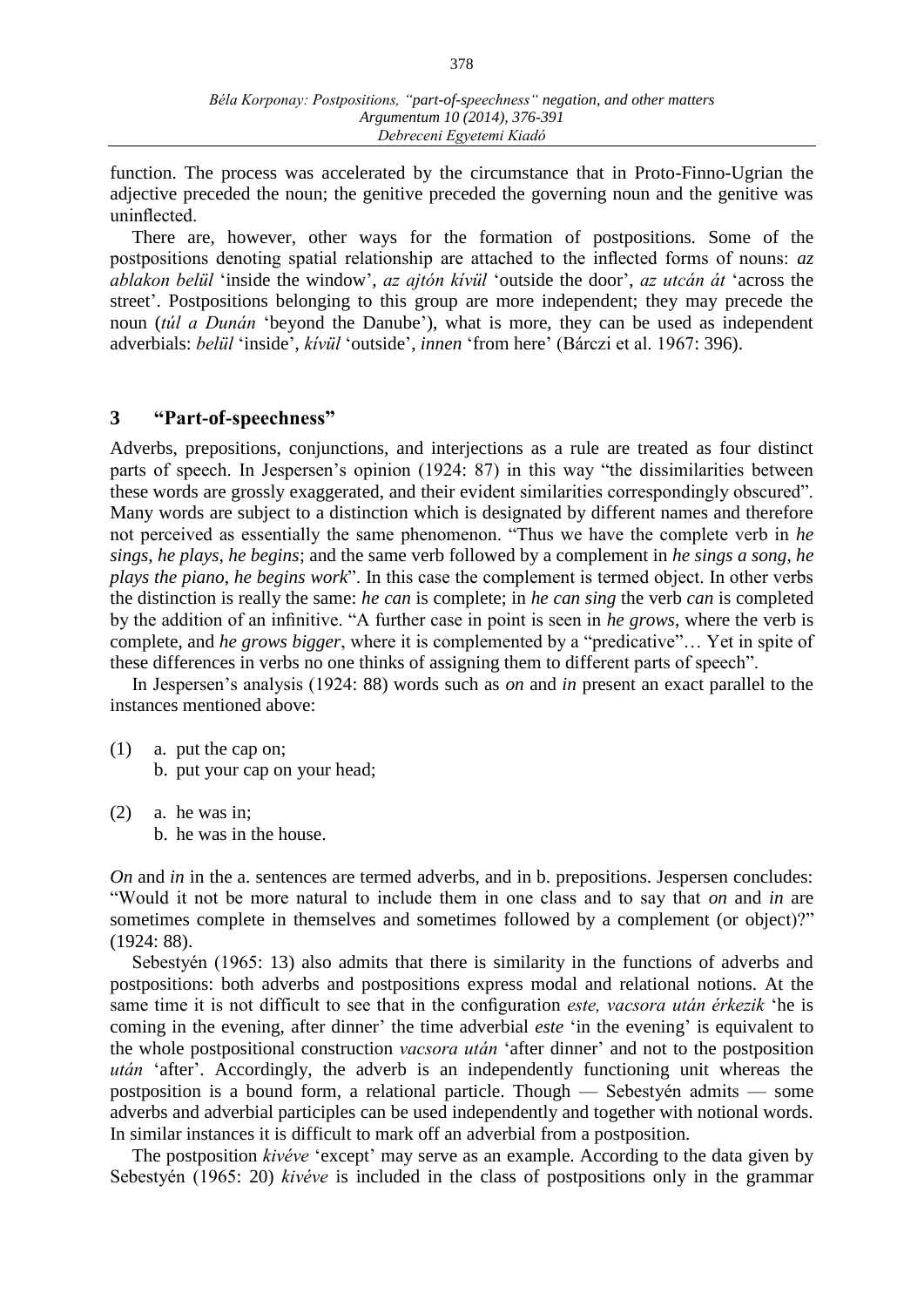written by Verseghy in 1818 and in Tompa (1962), which means that *kivéve* used to be and is even today in the state of transition between an adverb and a postposition. Consider the following examples:

(3) a. Ő…minden emberrel a maga nyelvén beszélt. Mindenféle emberrel, *kivéve* talán a férjét.

'She knew…just what to say to every type of person — to every type *except*, perhaps, her husband's.'

- b. Apádat kivéve, Walter. '*Except* your father, Walter.'
- c. *Kivéve* persze a Walter apját. '*Except*, of course, Walter's father.'
- d. *Kivéve* azt a néhány kínosan feszült percet a taxiban, egész este nem maradt kettesben Lucyval.

'...except for those painful exasperating moments in the taxi, he had not been alone with Lucy the whole evening.'

e. *Kivéve* azt az egy rövid kérdést az ebédnél, soha még csak nem is célzott a gyerekre…

'*Except* for that single brief inquiry at lunch-time, he never alluded to him... '

*Kivéve* 'except' follows the noun (having the accusative *-t*) only in sentence (b). In the other instances it has a conjunction-like function. If we shift sentence stress according to a certain stratagem, and rearrange the above sentences accordingly, we get "clear-cut" postpositions:

- (4) a. …talán a *férjét kivéve*.
	- b. Persze Walter *apját kivéve*.
	- d. Azt a néhány kínosan feszült *percet kivéve*…
	- e. Azt az egy rövid *kérdést kivéve*…

Palmer (1974: 215) takes a similar view of the question. In his opinion "it might be plausible to argue that English does not, in fact, have two word classes adverb and preposition, but a single class 'particle' or, perhaps, 'prepositional adverb'. For there is considerable similarity in their function. Often the adverb can be replaced, with little or no change of meaning, by the preposition plus a noun phrase:

- (5) a. He got across. b. He got across the river.
- (6) a. He came down. b. He came down the hill.

If we translate the first couple of sentences, we get:

(7) a. Átjutott. 'He got across.' b. Átjutott a folyón. 'He got across the river.'

In the first sentence all the possible case categories are incorporated (or are partly expressed) in the verb: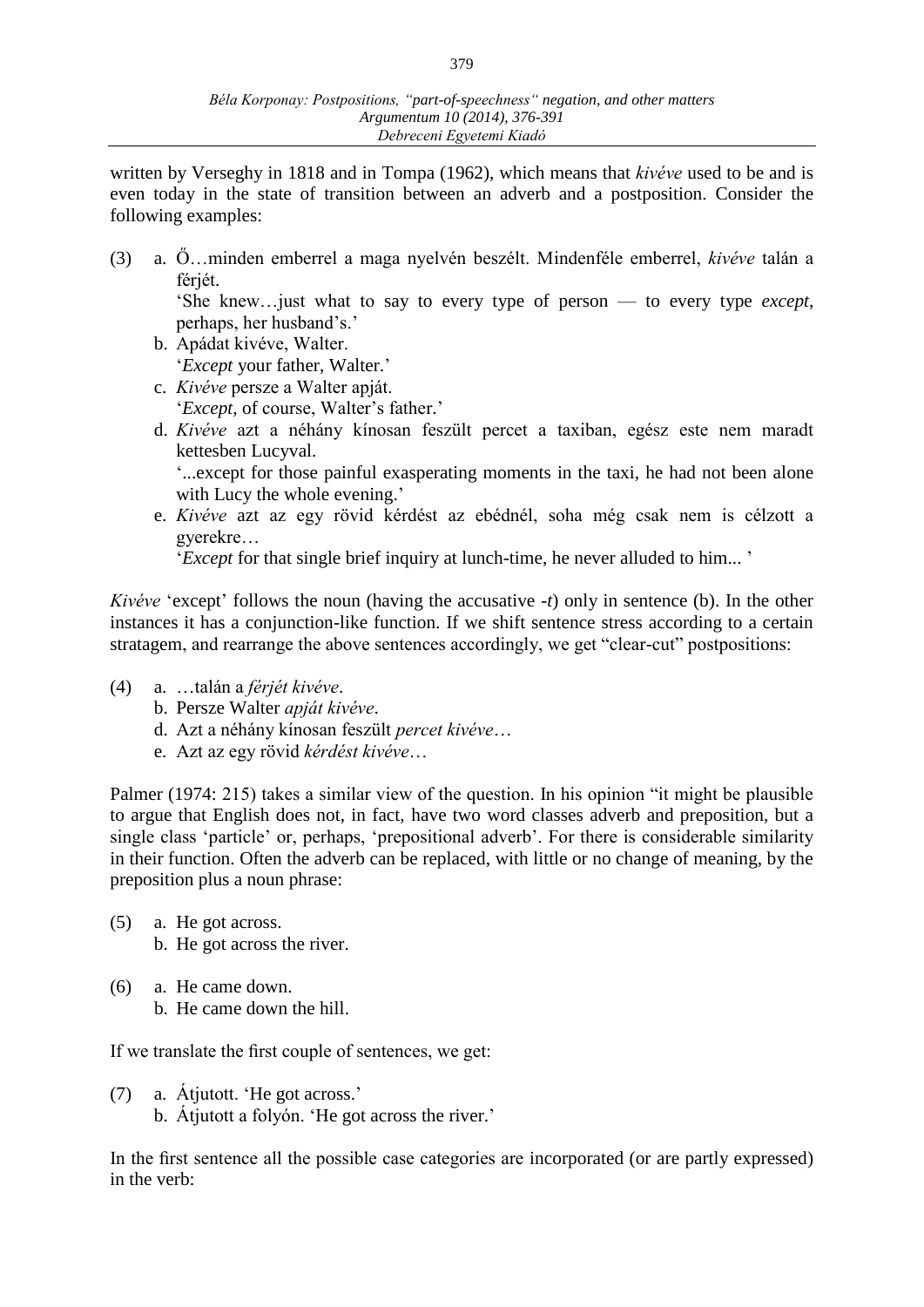

where *term* stands for the terminative, realized as *-ig* 'as far as' in Hungarian. In Hungarian the *át* 'across' may be a. a postposition, b. an adverb, and c. a pre-verb:

(8) a. Mintha fordított *távcsövön át* nézném.

'As though one were looking at it *through* the wrong end of *field-glasses*.'

- b. Gyere *át*!
	- 'Come over.'
- c. *Át*sétált az úton. 'He walked *across* the road.'

In Bolinger's analysis (1971: 31) prepositions such as *across*, *beyond*, *over*, etc., are "portmanteau words, fusions of elements that are syntactically distinct but semantically identical. Syntactically they resemble compound prepositions: *He walked across the road = He walked across across the road*. The separation occurs when an object noun is inserted the second element undergoes a stylistic change: \**They pushed over the pram over the road — They pushed over the pram across the road*.

## **4 Negation**

Anderson (1971: 218-219) argues that there is a correspondence between the representation of the ablative, and indirectly, of negation:

- (9) a. He is not at the meeting.
	- b. He is absent from the meeting.
	- c. He has gone (away) from the meeting.
- (10) a. He has come (here) from London. b. He is not in London.
- (11) a. He has gone from here to London. b. He is not here.
- (12) a. He compelled me to leave. b. He prevented me from leaving.

Accordingly, locative can be regarded as a cover-symbol for  $\begin{bmatrix} +\ln 1 & \ln 1 \\ \ln 1 & \ln 1 \end{bmatrix}$ and ablative for  $\begin{bmatrix} -\ln c \\ +\ln eg \end{bmatrix}$ . Bennett (1975: 23) also observes that the preposition *out of* is used in dynamic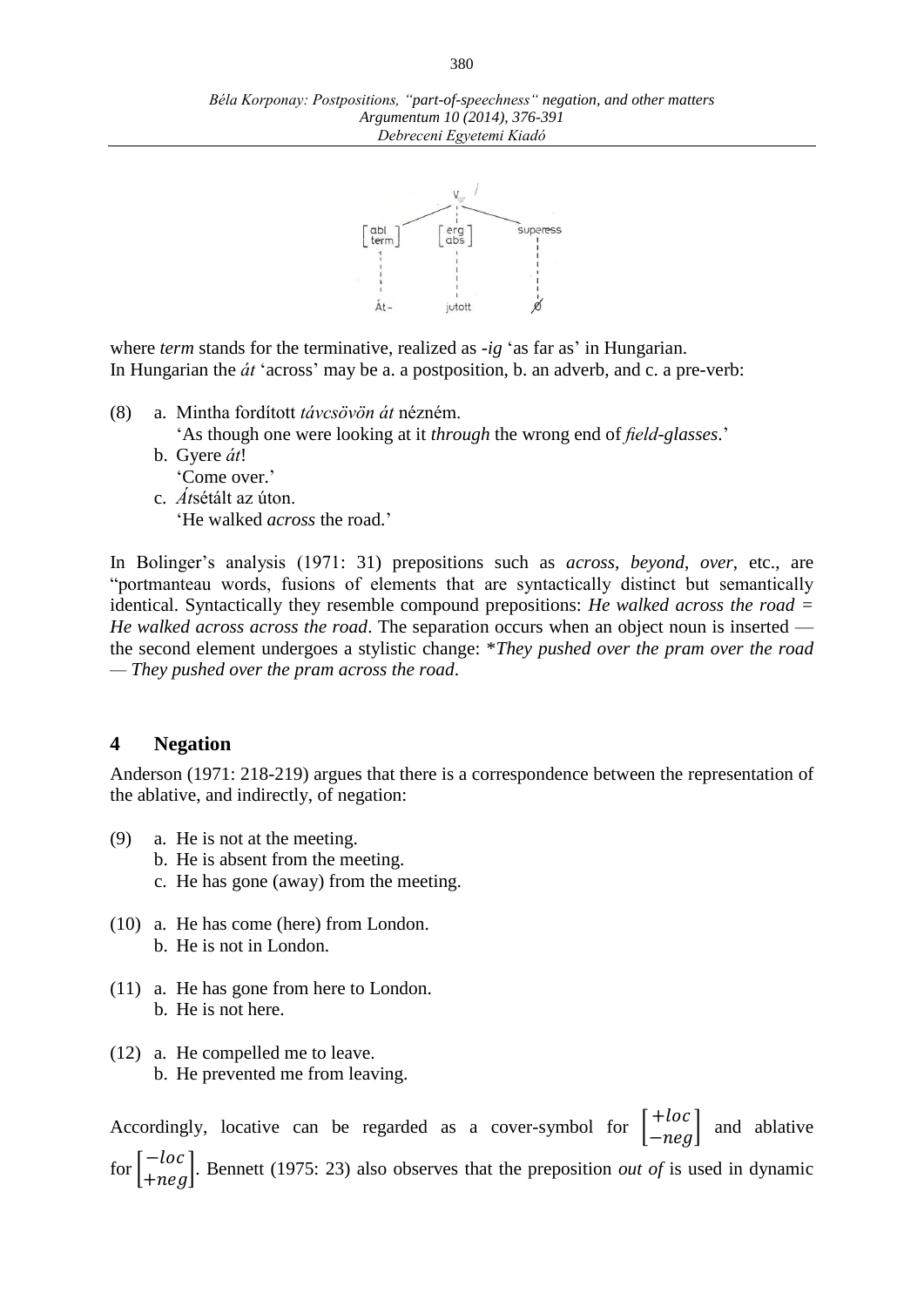(*He went out of the office*) and static clauses (*He is out of the office*) alike. The latter (static) clause is the synonymic variant of *He is not in the office*. The corresponding Hungarian sentences are:

- (13) a. Kiment a hivatalból. 'He went out of the office.' b. Házon (hivatalon?) kívül van. 'He is out of the office.'
	-

Clause b. can be diagrammed like this:



where *van* is 'is', *-on* is the case inflexion of the superessive, and *kívül* is a postposition with the meaning 'outside', and having the ablative *-l*.

In this paper I am concerned only with the postposition *nélkül* 'without' and its English equivalents. The postposition *nélkül* developed in the separate life of the Hungarian language. It is compounded of the adessive inflexion -*nél*+the variant *kül* of the adverbial postposition *kívül* 'outside'. In the sentence it may have a state or manner-adverbial as well as a (negative) comitative function (Sebestyén 1965: 80). The data from Huxley (1928) are:

| without     | 69  |
|-------------|-----|
|             | 17  |
| $un-, in-,$ | 19  |
| no, not     | 9   |
| -less       | 9   |
| but for     | 1   |
| Total:      | 124 |

*Table 1: Point Counter Point*

As can be seen from the table the most frequently used preposition as an equivalent of *nélkül* is *without*. The English preposition again is a complex one. The first component is a shortened form of Old English *wither* 'against' (cf. German *wider* 'against'). In the course of the development of the English language *with* had taken over the functions of the Old English preposition *mid* 'with' (cf. German *mit* 'with'). The second element is *out* (<OE *útan*), which has or used to have the same meaning as *kül* 'the outer side of something, the outside of something', the second component of the Hungarian postposition. What follows may seem a bit far-fetched, viz. that both the Hungarian postposition and the English preposition contain an ablative element: the Hungarian first component *nél* has an ablative -*l*- and the English preposition can also have an ablative function as in *I was impatient with indecision*.

In Quirk et al.'s analysis (1972: 324) for "most senses of *with*, including that of instrument, *without* expresses the equivalent negative meaning...". The main functions of *with* are: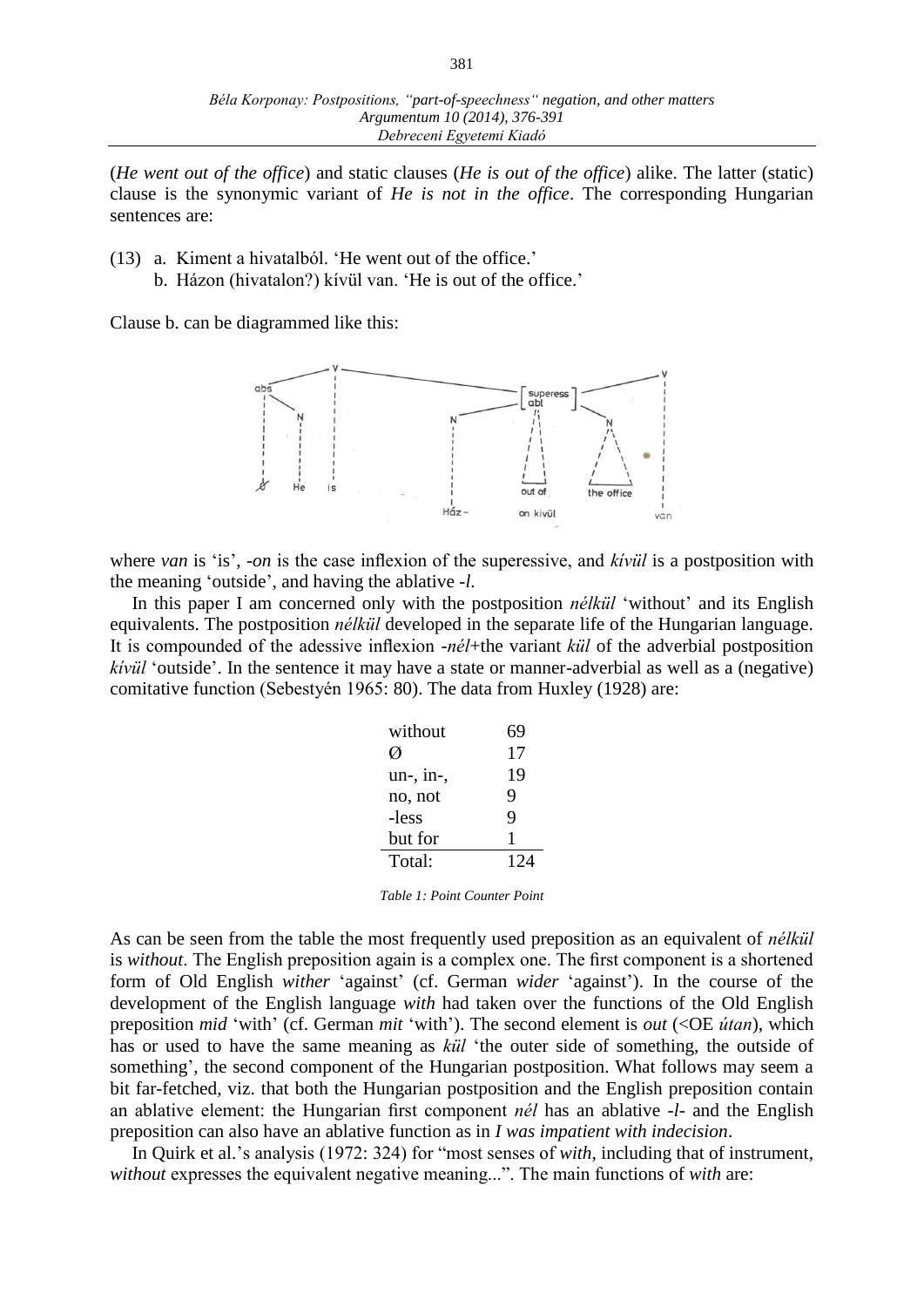- a. instrumental:
- (14) a. I drew it with a ruler. b. She shifted a pebble with her shoe.
- b. comitative:
- (15) a. I had lunch with Miss Spenser. b. I spent a last two days with my parents.
- c. manner-adverbial:
- (16) a. She Walked slowly, slimly, with elegance. b. His head turned on me with a snake-like swiftness.
- d. part: whole relationship:
- (17) a. There was a closed door with an iron knocker. b. It was lit by one tall lamp with a dark shade.

In the latter function the meaning of *with* comes near to the meaning of *have*. Negative constructions are:

- (18) a. I drew it without a ruler. (i.e. I didn't use a ruler to draw it.)
	- b. She might have reminded him of the time when he never went out in the evening without her.

'Marjorie emlékeztethette volna azokra az időkre, amikor *nélküle* soha sem ment el este.'

- c. At the same time he wasn't going to obey tamely and without protest. 'De azt sem vállahatja, hogy ellentmondás *nélkül*, gyáván megadja magát.'
- d. Man can't live without a heart. 'Az ember nem élhet szív *nélkül*.'

On the basis of the statistical data to be found on the previous page, it can be established that the most important equivalent of the Hungarian postposition *nélkül* is *without*. It must, however, be noted that there are other, mainly lexical means to express a meaning similar to [nélkül]. According to the table presented on the previous page, first of all the prefixes *un-*, the negative particles *no*, *not* as well as the privative -*less* can be taken into consideration. Of the derivatives having the prefix *un*-, two main groups can be set up: a) derivatives having the suffix -*ly*, and b) negative past participle forms. Examples are:

- (19) a. He felt annoyed with himself and also, unreasonably, with the Old Man. 'Bosszankodott magára, s bár ok *nélkül*, az öregre is.' Lucy shut her eyes and abandoned herself unresistingly, limply. 'Lucy behunyta szemét, és ellenállás *nélkül*, ernyedten türte csókjait.'
	- b. It was unprecedented. 'Példa nélkül való kívánság volt.'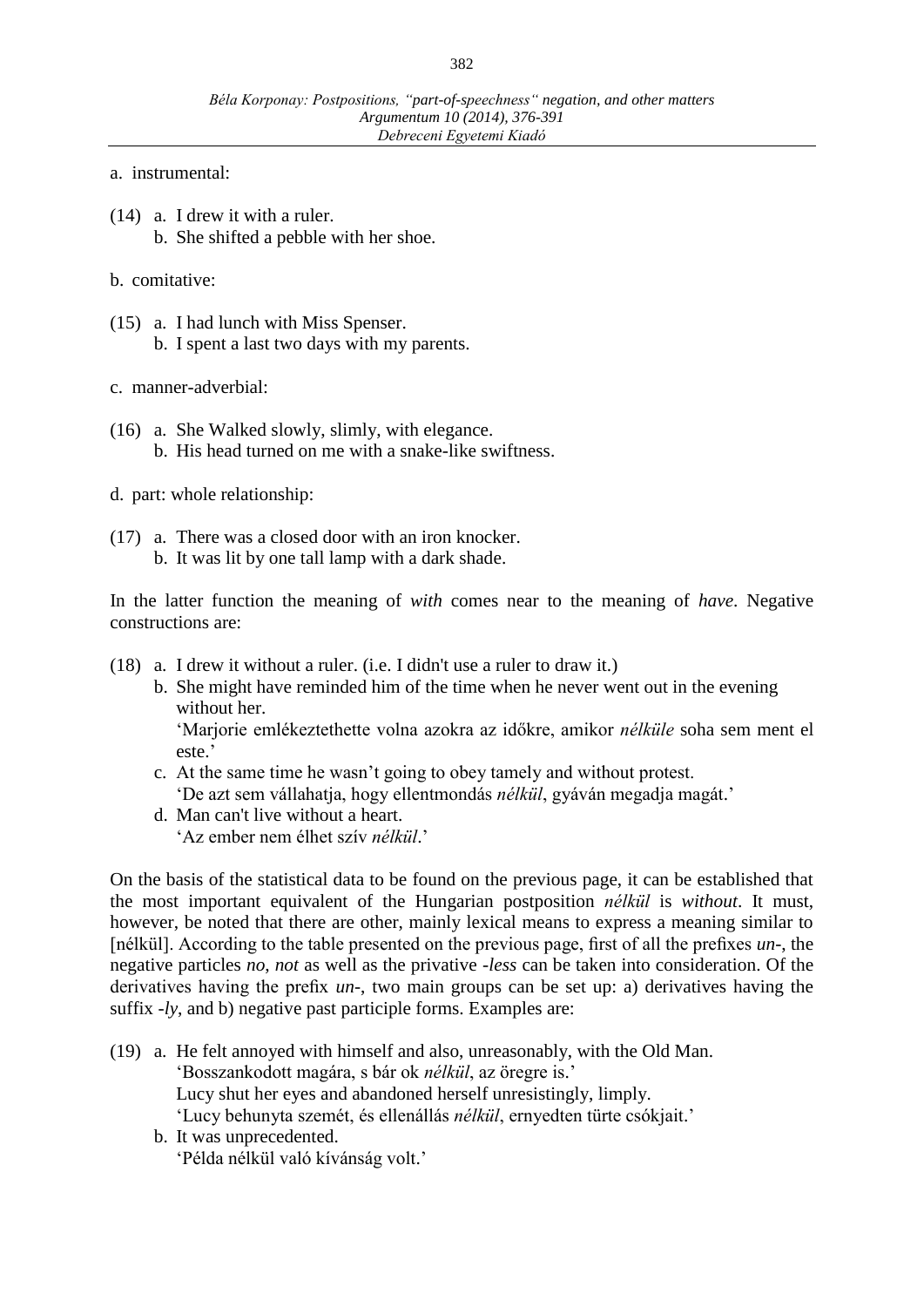She left him unjustified, his guiltiness unpalliated. '...otthagyta őt csillapítatlan bűntudatával, mentség *nélküli* bűneivel.'

The same applies to derivatives with the prefix *in*-, with the exception that instead of the past participle forms in group b. we find adjectives. Examples are:

- (20) a. The rain went sliding incessantly down the dirty glass of the window…
	- 'A piszkos ablaküvegen szünet *nélkül* csorgott az eső.'
	- …you could go on, almost indefinitely.
	- '...igen, az ember szinte vég *nélkül* dolgozhat.'
	- b. It was like the labouring of Sisyphus and the Danaids, hopeless and interminable…
		- 'Vesződött, mint Sziszifusz és a danaidák, reménytelenül és vég *nélkül*.'
		- …his helplessness would have rendered her indispensable to his happiness.
		- '...John tehetetlen lett volna a felesége szeretete *nélkül*.'

In the following five sentences the meaning [nélkül] is expressed by the negative particles *not* and *no* or a negative element of another kind. In the corresponding Hungarian sentences the postposition *nélkül* 'without' having an ablative element is used:

- (21)  $a.$  Ten rounds, Rampion went on. No gloves. 'Tíz menet, folytatta Rampion. B'andázs nélkül.'
	- b. But think how miserable you'd be if we didn't cluck! 'Képzelje csak el, hogy maguk viszont milyen szerencsétlenek lennének a mi kotkodácsolásunk *nélkül*.'
	- c. What business had she to do subediting and Shorter. Notices for nothing? 'Ingyen vállalja a szerkesztőségi munkát. Rövid recenziókat ír fizetés *nélkül*.'
	- d. Thy navel is like round goblet that wanteth not liquor... 'A te köldököd, mint a kerekded csésze, nem szűkölködik nedvesség *nélkül*... '
	- e. Gladys…thought of making a comment, and again said nothing, but sat down in silence before the typewriter.

'Valami megjegyzésen gondolkozott, de aztán szó *nélkül* leült az írógép mellé.'

In sentence e. the meanings *said nothing* and *in silence* are contracted and rendered by the single expression *szó nélkül* 'without (uttering) a word'.

## **5 Goal and source**

Ikegami (1979) argues that, though, from a logical point of view, the source and the goal are on an equal footing, language seems to manifest a dissymmetry in this respect, goal encroaching on the sphere of source. Ikegami bases his statement on the following linguistic facts:

- a. In phrases like *averse from/to*, *different from/to* the use of *to* is gradually in the increase at the sacrifice of *from*.
- b. In English, for example, the location adverbs *here* and *there* and the goal adverbs *hither* and *thither* have been neutralized as *here* and *there*, but the source adverbs *hence* and *thence*, on the other hand, have been changed into marked forms, *from here* and *from there*, respectively.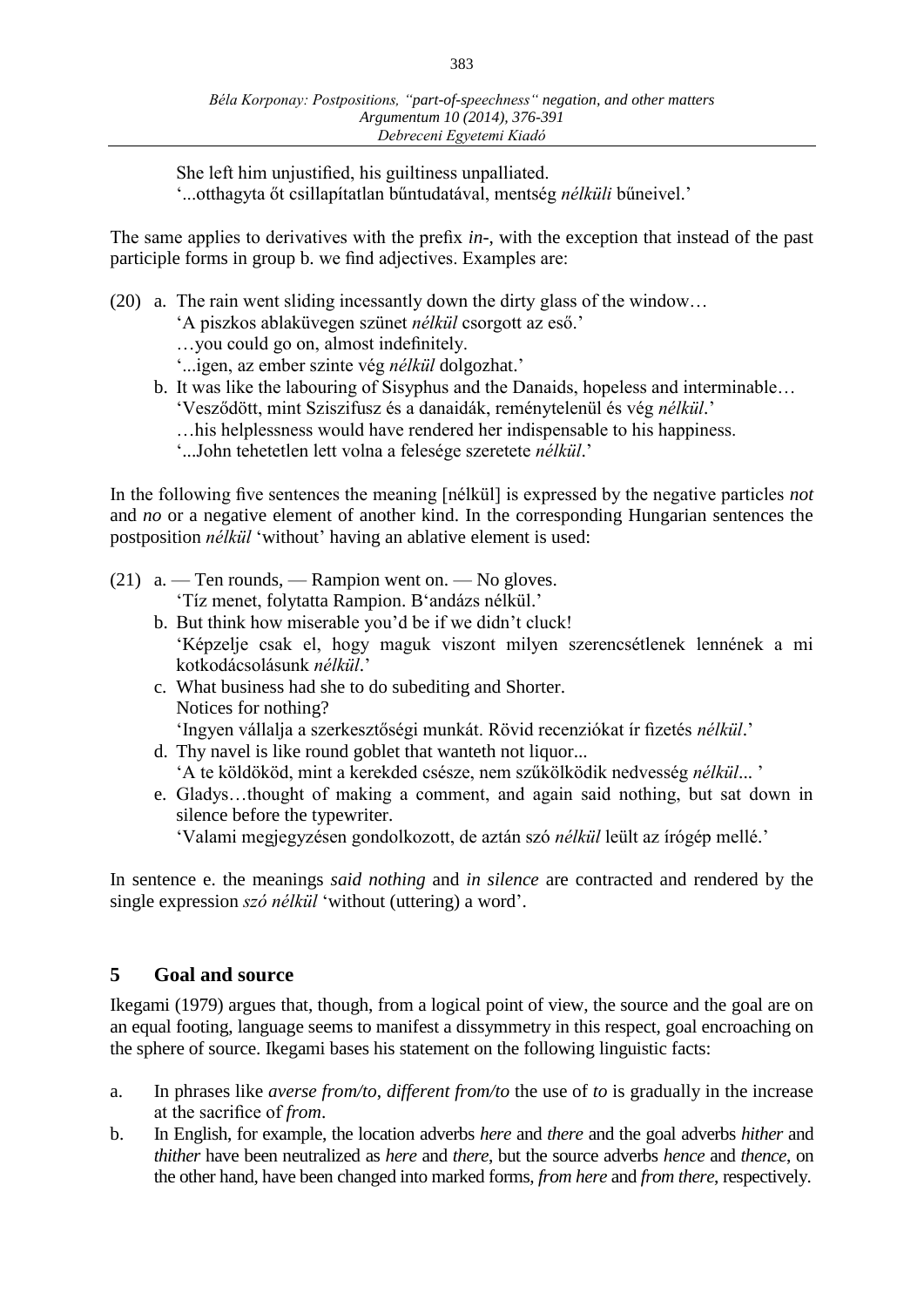- c. With the goal-oriented verbs, such as *arrive* and *reach*, the source is very often treated as goal. For example, in the expression *ask a question of a person* the person is treated as a source whereas in *ask a person a question* the person is represented as a goal.
- d. If we hear the clause *because he is tired*, we will want to hear the consequence, but if we hear *he is in bed*, we will not necessarily want to hear why he is in bed. In a more general way, if we hear that something has started, there remains the expectation to be told that it has arrived at a certain point. On the other hand, if we hear that something has arrived at some place and ended its motion there, we feel quite satisfied with the description in spite of the fact that we are not told about the start of the motion.

The data from Sebestyén (1965: 242-7) back up Ikegami's claim. The following table shows the number of occurrences of sixteen postpositions:

| <b>SOURCE</b>              |     | <b>GOAL</b>            |      |
|----------------------------|-----|------------------------|------|
| felől 'from'               | 232 | felé 'towards'         | 1371 |
| elöl 'from before'         | 213 | elé 'before'           | 554  |
| alól 'from under'          | 227 | alá 'under'            | 419  |
| közül 'from among, out of' | 592 | közé 'in between'      | 415  |
| mellől 'from beside'       | 72  | mellé 'to him, beside' | 326  |
| fölől 'from above'         | 8   | fölé 'over, above'     | 121  |
| mögül 'from behind'        | 67  | mögé 'behind'          | 97   |
| körül 'around'             | 461 | köré 'around'          | 69   |
|                            |     |                        |      |

*Table 2: The system of Hungarian postpositions*

The data presented confirm Ikegami's claim in spite of the fact that in the cases of *közül* 'from among, out of' and *körül* 'around' we are faced with a reversed situation. But this contradiction is illusive; the most important function of *közül* 'from among, out of' in Hungarian is the partitive. Consider the following:

- (22) Igen, nagy művész…de nem a legnagyobbak *közül* való. 'Yes, a great artist…but not one of the greatest.'
- (23) Egy a kevés *közül*: elviselhető öregember. 'One of the few possible old men.'
- (24) Talán minden férfi *közül* a leglehetetlenebb. 'The most impossible of them all, really.'

According to the data to be found in Benkő (1970: 623) the postposition *körül* 'around' used to be an adverbial with an ablative function, answering the question *honnan*? 'from where, whence'. Its ablative function, however, had been repressed in a very early period of the development of the Hungarian language, and even in the earliest linguistic records it had a locative function. Some examples from the Hungarian translation of Huxley (1928) are:

(25) Szája sarkában és szeme *körül* ráncok. 'There were lines round the eyes and at the corner of his lips.'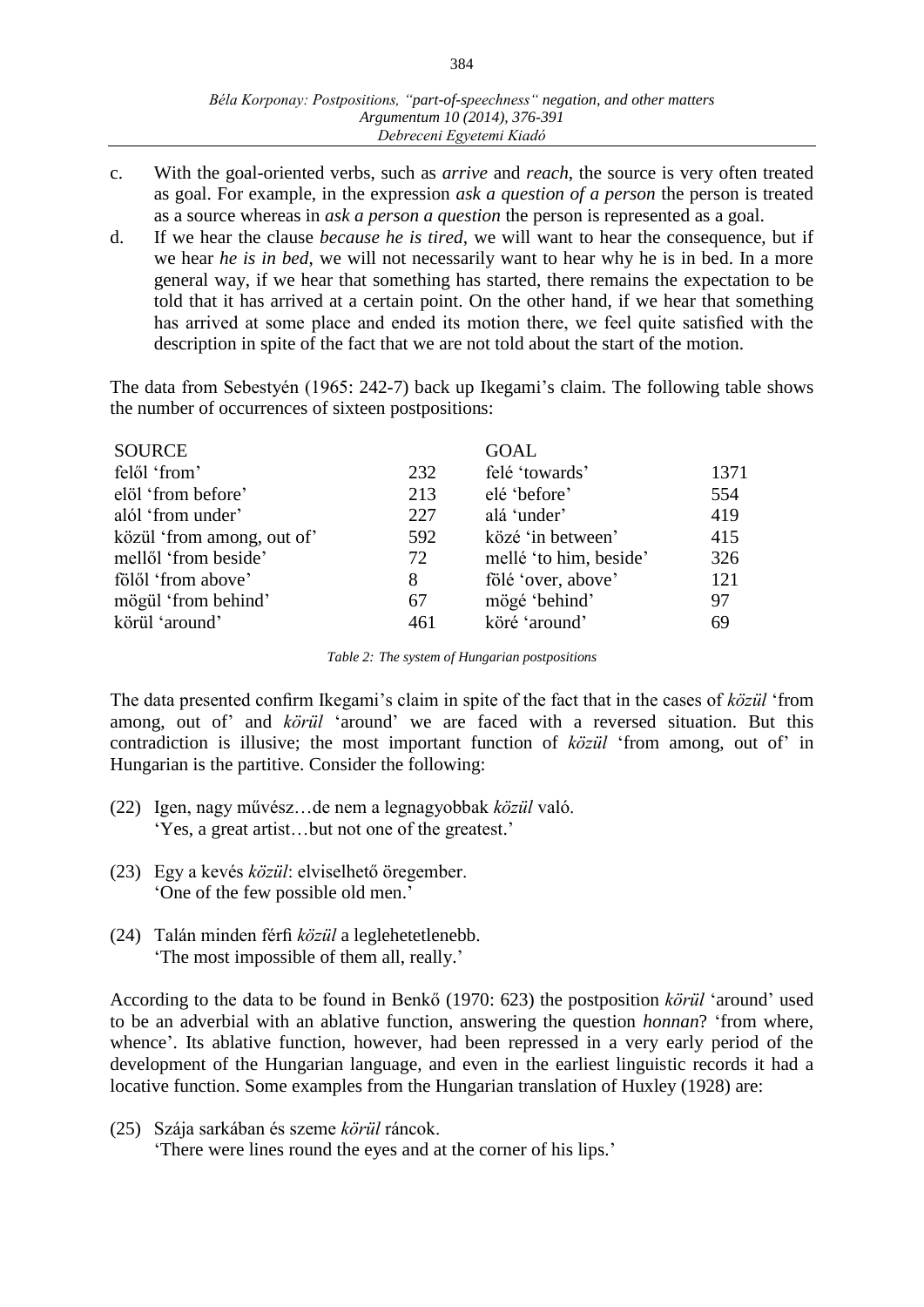(26) Másfél stone arany az ágyéka *körül*. 'A stone and a half of gold round his loins.'

### **6 Semantic islands**

Lyons (1968: 304) directs attention to the fact that, although the difference between inflexional variation and the use of prepositions (and we may add: or postpositions) is unimportant, there is "some empirical reason to suggest that, if a language has both inflexional distinctions and prepositions, the former will tend to have a more 'abstract' and the latter a more 'concrete' function..." Furthermore, "word-order may be a more typically 'grammatical' device than inflexion, and inflexion more typically 'grammatical' than the use of prepositions".

I wish to illustrate Lyons's statement, according to which grammatical relations expressed by case inflexions are more abstract than those expressed by prepositions (and postpositions), by comparing the use of the English preposition *for* with that of some of its Hungarian equivalents.

Quirk et al. (1972: 322) distinguish between actual and intended recipient. When the preposition *to* is followed by noun phrases denoting persons or animals, the meaning is actual recipient: *He sold the car to his next-door neighbour*. In similar Hungarian constructions as a rule the case inflexion variants -*nek*~-*nak* are used: "Eladta a kocsit a közvetlen szomszédjának". In contrast to the notion of actual recipient in sentences such as *He made a doll for his daughter*. In a similar Hungarian construction either the postposition *számára* 'for' or the case inflexion -*nak* 'for' is used: '*Készített egy babát a lányának/a lánya számára*'. In both instances the English prepositional phrase can be equated with an indirect object: *He sold the car to his nextdoor neighbour* ↔*He sold his next-door neighbour the car* and *He made a beautiful doll for his daughter*↔*He made his daughter a beautiful doll*. In Hungarian approximately the same meaning can be expressed by simply changing the order of the nominal phrases.

It must, however, be noted that grammarians, Allerton (1978: 26-30), for example, are rather sceptical as to the status of transformations. I quote: "It is a common experience in language study (and elsewhere) that a consideration of a few carefully chosen examples can allow us a neat, simple, even elegant solution; but that the more data we examine, the more complex the whole question becomes" (Allerton 1978: 21). For example, sentences such as *Uncle Jim watched a television programme for Margaret* (Allerton's fourth *for* pattern) do not allow the prepositionless construction.

In the following section of the paper I am concerned with the three Hungarian equivalents of the English for marking the so-called "intended recipient". These are

for  $\leftrightarrow$   $\leftrightarrow$ számára ↔helyett ↔iránt

#### **7** *Számára*

The postposition *számára* 'for' is the sublative form of the noun *szám* 'number'. In Sebestyén's opinion (1965: 160) the meaning of *számára* contains the feature [indirectness], which harmonizes with Quirk et al.'s analysis, viz. "intended recipient". The following are data from Huxley (1928):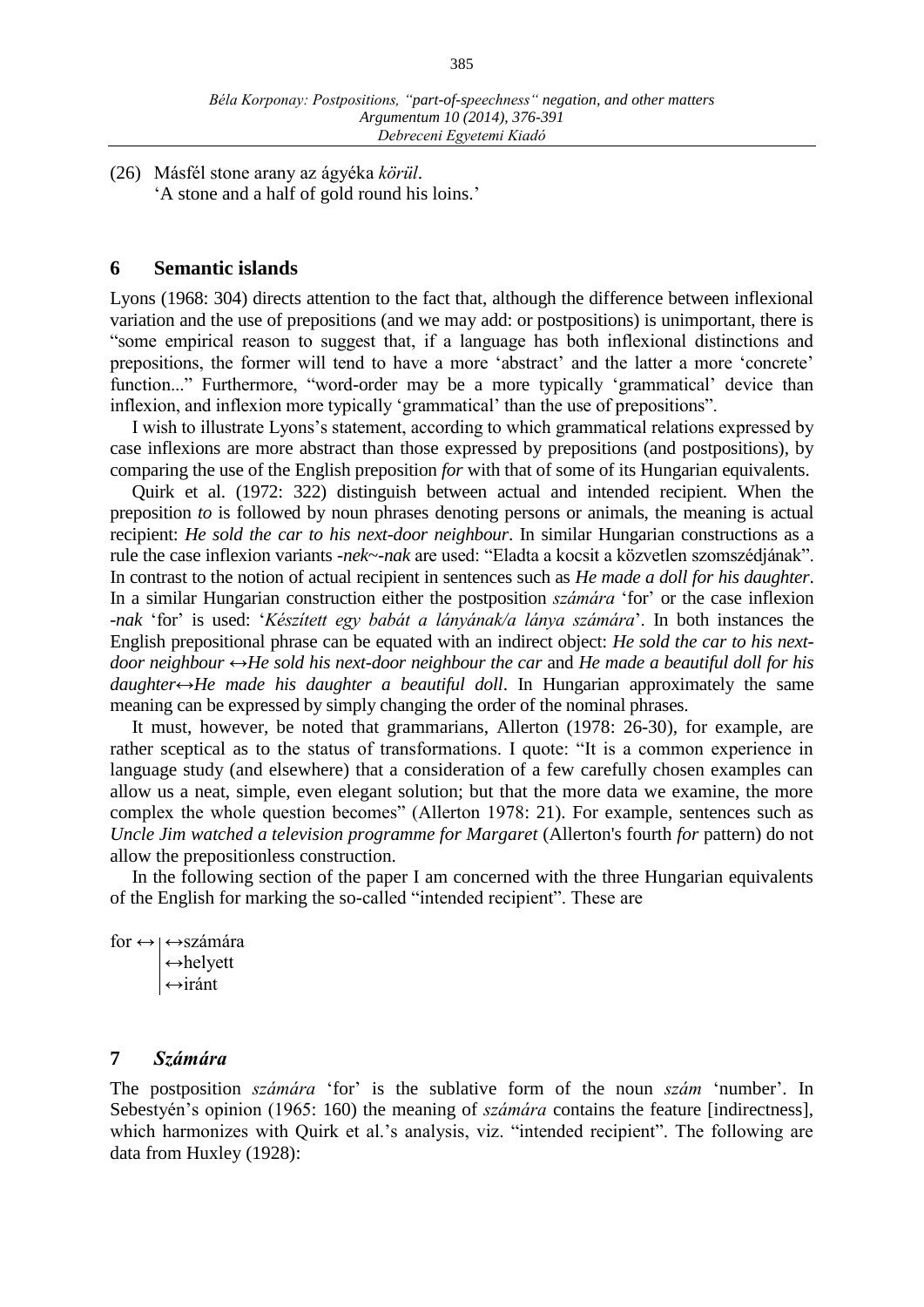| Béla Korponay: Postpositions, "part-of-speechness" negation, and other matters |  |  |
|--------------------------------------------------------------------------------|--|--|
| Argumentum 10 (2014), 376-391                                                  |  |  |
| Debreceni Egyetemi Kiadó                                                       |  |  |

| for           | 28 |
|---------------|----|
| to            | 18 |
| N             | 18 |
| miscellaneous |    |
| Total:        | 66 |

*Table 3: Point Counter Point*

The comparatively high proportion of the preposition *to* as an equivalent of *számára* is surprising. One would have expected the predominance of *for*. It must, however, be noted that adjectives are more "conservative" than verbs, and *to* is mainly used with adjectives. Examples are:

- (27) a. But isn't the indifference natural to him? 'De hát nem természetes állapot-e *számára* a közöny?'
	- b. Lots of my childhood is more real to me than Ludgate Hill here. 'Gyermekkoromból sok minden valóságosabb számomra, mint itt a Ludgate Hill.'

The constructional type with *számára* can roughly be identified with Allerton's second group (1978: 27-8), which he characterizes the following way:

(28) Verb: act of making; Direct object: entity made; Indirect object: eventual recipient = intended first owner.

#### Examples are:

(29) a. Otherwise they wouldn't be able to pay the workers what they demand and make a profit for themselves.

'...különben képtelenek lennének a munkások követeléseit teljesíteni, és a profitot is biztosítani a maguk *számára*.'

b. ...this was the state of being which nature and second nature had made normal for him.

'Ennyit szabott meg *számára* a természet és a második természet.'

It must, however, be noted that constructions having *for* in Huxley (1928) rendered as *számára* have a structure differing from those treated by Allerton. In the majority of cases the predicate is: *be*+A/N, whereas Allerton's constructional type has a change-of-state verb as a predicate. The *for*-phrases as a rule are attached to a noun:

(30) a. Lucy'd be rather a disaster for any man.

'Lucy minden férfi *számára* katasztrófa.'

- b. ...one after another, all lost their charm for him. '...egyik a másik után veszítette el *számára* vonzerejét.'
- c. Not a pleasant outlook for our children. 'Nem túl kellemes kilátás a gyermekeink *számára*.'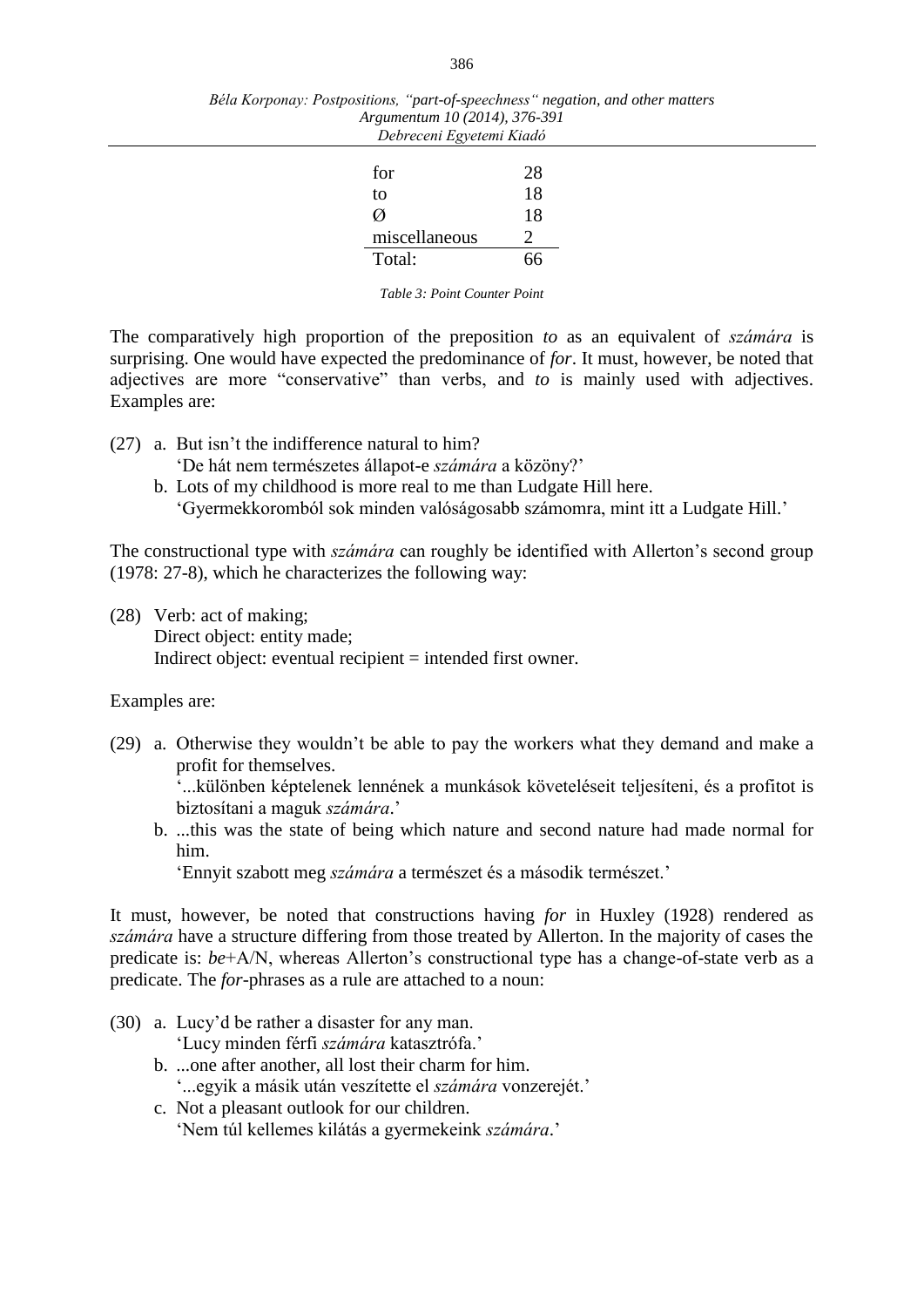387

The following construction: For him, she was still about seventeen. "*Számára* ma is tizenhét éves volt." contains an additional feature, viz. [think, suppose]. In many instances the intended recipient is not overtly expressed:

- (31) a. Pain and discomfort that was all the future held. 'Fájdalom és bánat — egyebet nem tartogat *számára* a jövő.'
	- b. Justice for India had meant one thing before he visited the country. 'Igazságot Indiának — valami egészen mást jelentett *számára*, mielőtt az országot megismerte volna.'
	- c. His averted eyes left her a kind of spiritual privacy. 'Lesütött szeme legalább valamelyes szellemi magányt biztosít *számára*.'
	- d. Almost everybody was in this respect a stranger. 'E tekintetben csaknem mindenki idegen maradt *számára*.'

# **8** *Helyett*

Allerton's fourth *for* group (1978: 29-31) is the one in which the verbs take an affected object, and the person denoted by the indirect object benefits from the verbal activity in the sense that she or he is relieved of the need to undertake the activity herself (or himself). Allerton's examples are:

- (32) Uncle Jim answered some letters for Margaret.
- (33) Uncle Jim opened a window for Margaret. Uncle Jim taught a class for Margaret.
- (34) Uncle Jim watched a television programme for Margaret.

In Hungarian this meaning is frequently rendered as *helyett* 'instead of'. The following table shows the number of occurrences of the English equivalents of the postposition *helyett* in Huxley (1928):

| instead of | 14 |
|------------|----|
| for        | 10 |
| M          |    |
| Total:     | 31 |

*Table 4: Point Counter Point*

The constructional types having *instead of* and *for* can be separated quite easily. Consider the following:

(35) a. And so you grew a tail and hoofs instead of a halo and a pair of wings.

'És ezért patát és farkat növesztettél dicsfény és szárnyak helyett.'

America with government departments taking the place of trusts and state officials instead of rich men.

'Amerika, csak trösztök *helyett* kormányszervekkel, gazdag emberek *helyett* állami hivatalnokokkal.'

b. Hilda talked for two and was discreetly bold. 'Hilda kettejük *helyett* beszélt, és tapintatos elszántsággal cselekedett.'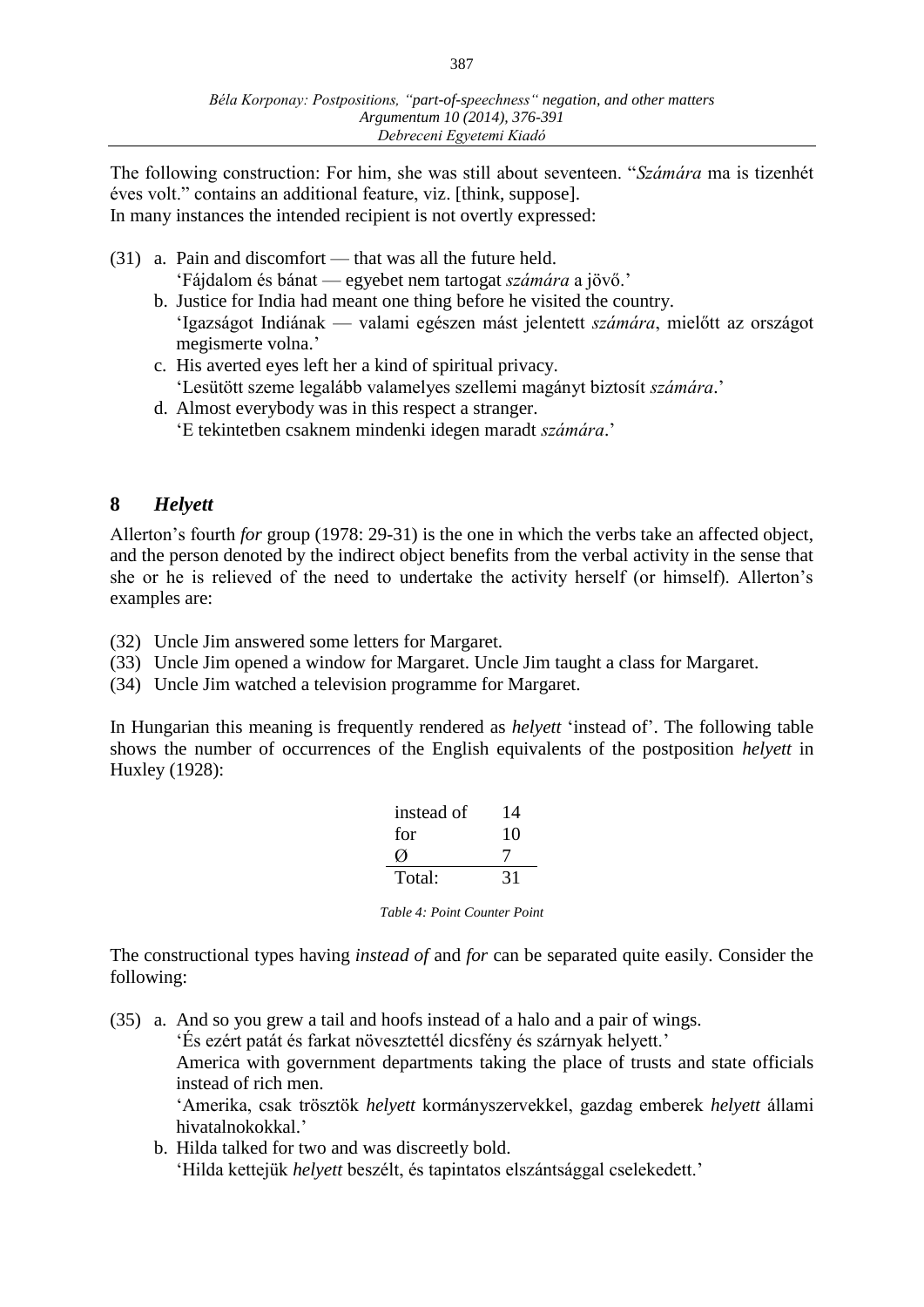And you can rebel enough for two. 'Maga pedig kettő *helyett* is eleget lázadozik.' She had confidence for both. 'Mary kettejük *helyett* bizakodott.'

In Quirk et al.'s analysis (1972: 673) *instead of* "involves a contrast, though it also indicates a replacement". *Instead of* as a rule is followed by a gerundial construction expressing an unrealized possibility.

In type b. the three-place predicate construction such as *Afraid I must ask you to do a little arithmetic for me* can be considered to be typical. The transitional type is: *The choice had been made for her*, in which the person who makes the choice is not expressed. In the other instances the semantic object is incorporated in the predicate: (*talk*: *have a talk*, *eat*: *do the eating*, *answer*: *give an answer*, *rebel*: *make a rebellion*, *confide*: *have a confidence*, *work*: *do (some) work*, *speak*: *give a speech*. Additional examples are:

- (36) I'll do the eating... Enough for two. 'Majd én kettőnk *helyett* eszem.'
- (37) Mary answered for the others. '...válaszolta Mary a többiek *helyett* is.'
- (38) It's the substitution of simple intellectual schemata for the complexities of reality; of still and formal death for the bewildering movements of life. 'Sokrétű válság *helyett* egyszerű intellektuális sémák; az élet ijesztő mozgalmassága *helyett* a csöndes, formákba dermedt halál.'

## **9** *Iránt*

The postposition *iránt* 'for' is a set of configurations of the root *ir*- /~ *ar*-/ to be found in the words *irány* 'direction" and *arány* 'proportion" + locative -*n*- and the locative -*t*. *Iránt* used to be a spatial postposition but in present-day Hungarian — after the fading of its original meaning — it is mainly used as an adverb of "accompanying circumstances" (Sebestyén 1965: 58). The data from Huxley (1928) are:

| for           | 26 |
|---------------|----|
| to            | 11 |
| in            | 8  |
| N             |    |
| miscellaneous | 2  |
| Total:        | 64 |

*Table 5: Point Counter Point*

Some of the examples are:

(39) There were moments when his love for his mother turned almost hatred. 'Voltak pillanatok, amikor anyja *iránti* szeretete már-már gyűlöletbe csapott át.'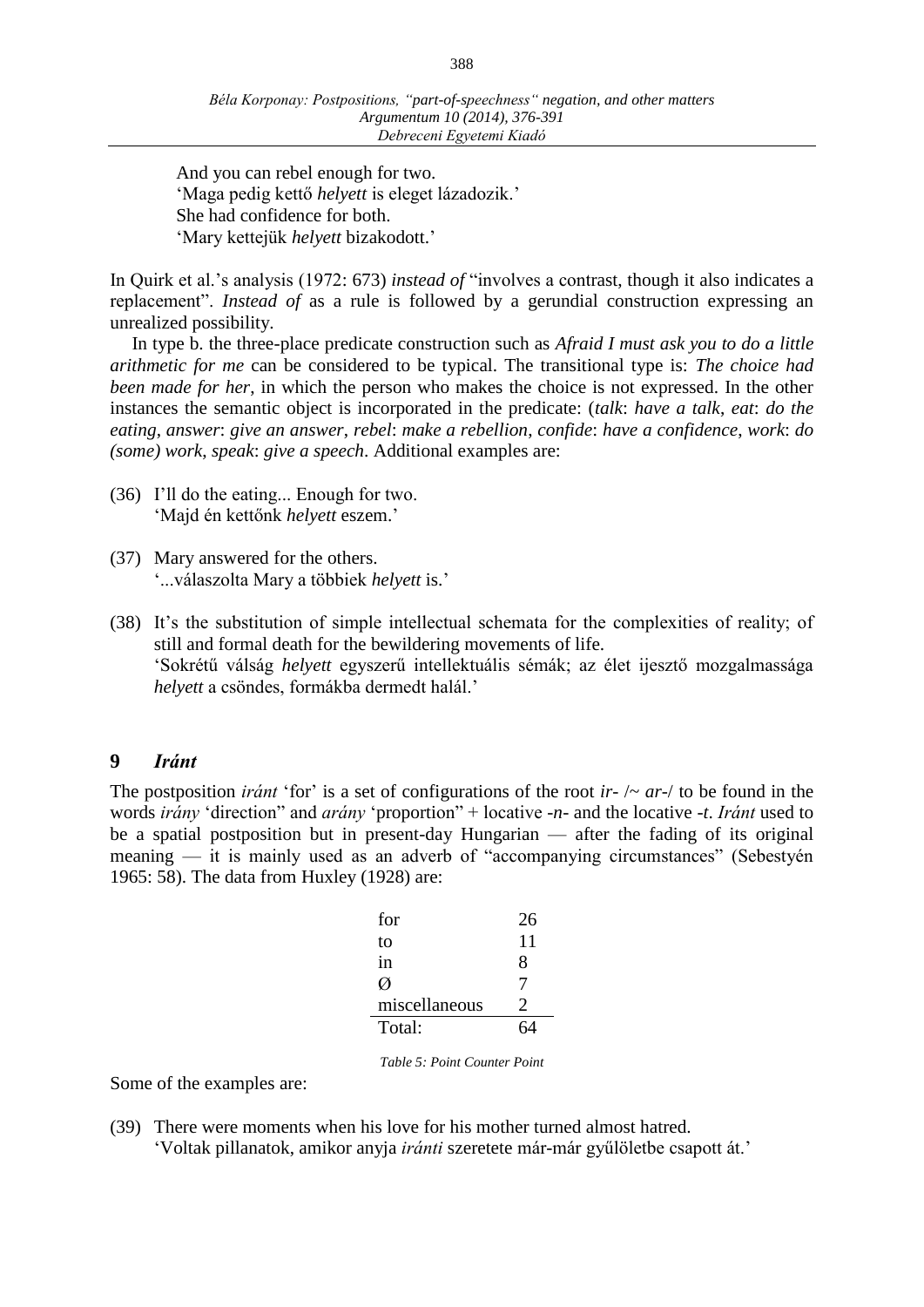- (40) The prolonged effort of writing blunted his enthusiasm for philosophical authorship. 'De az írással járó hosszas erőfeszítés hamarosan lehűtötte lelkesedését a filozófiai alkotómunka *iránt*.'
- (41) At the same time all felt a kind of gloating pity for the old man. 'Mindnyájan pedig enyhe kárörömmel vegyes szánalmat éreztek az öregúr *iránt*.'

The nouns occurring in the *for*-phrases in decreasing frequency are: *love* (6), *passion* (4), *affection* (2), *contempt* (2), *feeling* (2), *sympathy* (2). The following nouns occur only once: *ardour(s)*, *consideration*, *demand*, *dislike*, *enthusiasm*, *hatred*, *pity*, and *sentiment*.

Danes (1968) and Kirkwood (1973) argue that the object of *like* (one of the synonyms of *love*) is objective whereas the subject of *please* is a source (ablative). Kirkwood points to ablative *please*- paraphrases like those in the following:

- (42) a. The work pleases John.
	- b. The work gives John pleasure.
	- c. John derives pleasure from the work.

and non-ablative *like*-paraphrases such as:

- (43) a. He likes the work.
	- b. He has a liking for the work.

Kirkwood argues that in *I liked the play immensely* the adverbial *immensely* refers to the manner in which I reacted to the play, as opposed to *The play pleased me immensely*, which refers to the manner in which the play affects me.

In Sebestyén's analysis (1965: 57) the original function of *iránt* was locative. In spite of all this in the ancient linguistic records there are a lot of data pointing to ablative orientation. What is more, the two directions are merged on the more abstract level: *érdeklődik valamiről*, *felől*, *iránt*, *után* 'be interested in, be concerned with, make inquiries about, inquire after'. The English examples point to bidirectionality. With the development of the system of abstract meanings, the original "concrete" meaning has eased so much so that in present-day English in some *for*-phrases a merging of course and purpose can be observed as in the following sentence: *It was a lame excuse for doing nothing* (Aksenenko 1956: 116-20).

This double-facedness can be observed in *There were moments when his love for his mother turned almost to hatred* — the configuration *his love for his mother* refers to the fact that the person in question loves his mother but love is an emotion brought about by an outer stimulus, which in this case is the mother. The construction *That's why...there's such a demand for higher education* differs slightly from this since the volitional feature of demand defines the orientation of the *for*-phrase.

The data presented seem to confirm Lyons's statement, according to which inflexions tend to have a more abstract and prepositions and postpositions a more concrete function. And, as we have seen, in Hungarian there are at least three postpositions to mark grammatical relations marked by *for* in English:

(44) a. Lucy'd be rather a disaster *for* any man. 'Lucy minden férfi *számára* katasztrófa.'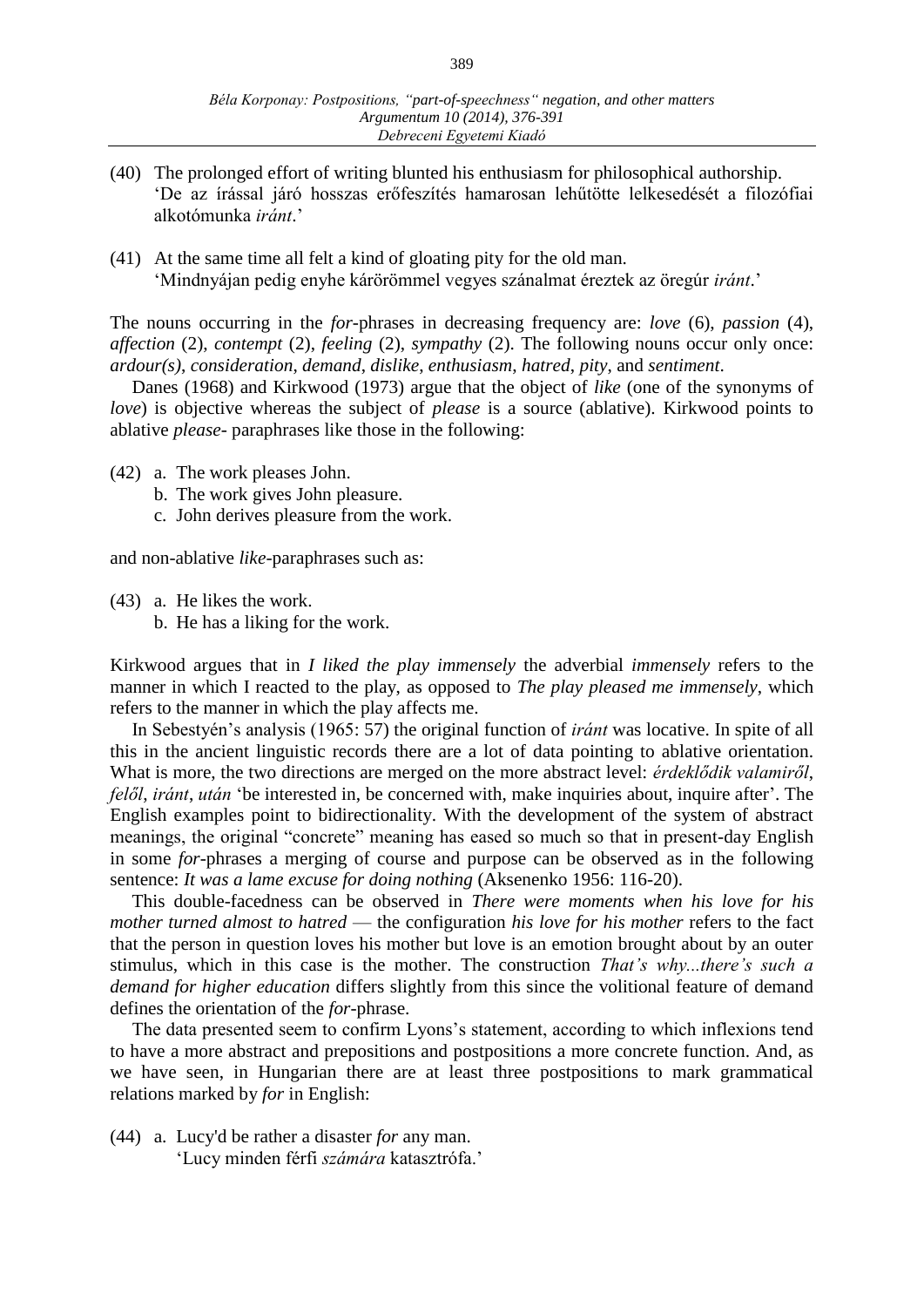- b. Hilda talked for two and was discreetly bold. 'Hilda kettejük *helyett* beszélt, és tapintatos elszántsággal cselekedett.'
- c. At the same time all felt a gloating pity for the old man. 'Mindnyájan pedig enyhe kárörömmel vegyes szánalmat éreztek az öregúr *iránt*.'

In a. the verb *be*, in b. the verb *talk*, in c. the verb *feel* (in combination with the emotive noun *pity*) belonging to different semantic classes are used. In Hungarian as a rule the present tense form of the verb *van(ni)* 'be' has no surface structure realization but in the past tense its use is compulsory: Lucy minden férfi *számára* katasztrófa volt (the past tense form of the verb *van* 'be'). In b. *talk* and *beszél* incorporate an absolutive (a semantic object): *give a talk* 'beszédet tart'. The configuration can be diagrammed something like this:



which resembles the configuration in c.:



with the exception that *feel* is stative whereas *talk* is a communicative verb.

The generalizations that present themselves are: a) the *for*-phrases contain a noun denoting a person (the intended recipient), b) the differences in the ways of expression are matched with semantic differences, and last but not least c) the nouns in the *for*-phrases and the three classes of verbs attached to them form small semantic islands in the vocabulary.

#### **References**

Aksenenko, B.N. (1956): *Predlogi angliiskova yazyka*. Moscow: Izdatelstvo Literaturi na Inostrannych Jazykach.

Allerton, D.J. (1976): Generating Indirect Objects In English. *Journal of Linguistics* 14, 21-33.

Anderson, J. (1971): *The Grammar of Case*. London: CUP.

Bárczy, G. et al. (1967): *A magyar nyelv története* [A history of the Hungarian language]. Budapest: Tankönyvkiadó.